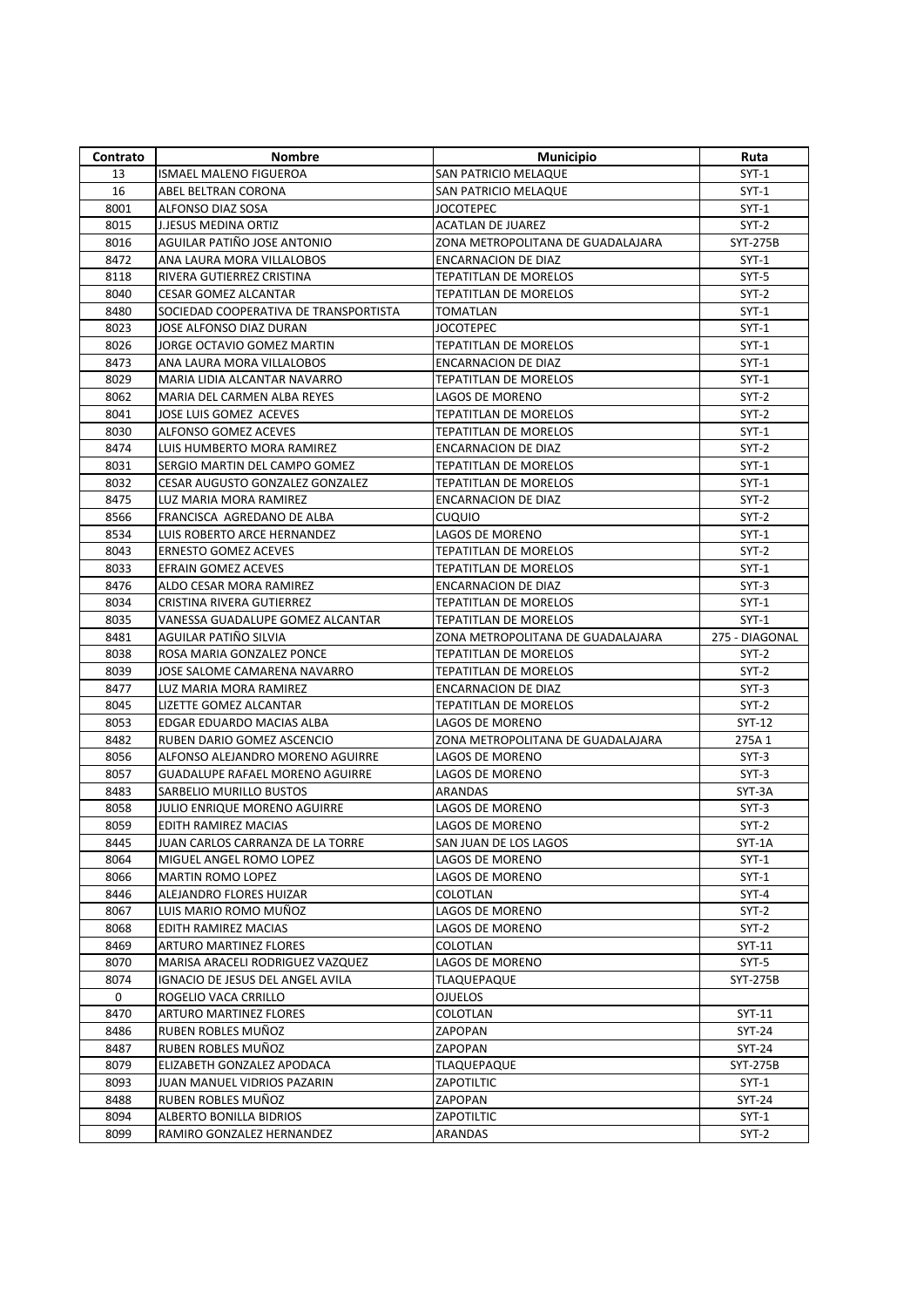| 8102 | MARIA ESTELA GARCIA MEXICANO          | <b>TEQUILA</b>                    | $SYT-1$    |
|------|---------------------------------------|-----------------------------------|------------|
| 8485 | MIRIAM SANCHEZ RODRIGUEZ              | ZAPOPAN                           | SYT-24     |
| 8489 | MIRIAM SANCHEZ RODRIGUEZ              | ZAPOPAN                           | SYT-24     |
| 8108 | ERNESTO LOPEZ MANZANO                 | AMECA                             | $SYT-1$    |
| 8109 | FRANCISCO LOPEZ MANZANO               | AMECA                             | $SYT-1$    |
| 8114 | SENON SALVADOR SOLORZANO MAGALLANES   | ZACOALCO DE TORRES                | SYT-1      |
| 8478 | SAUL ALEJANDRO MEDINA ANDRADE         | <b>ACATLAN DE JUAREZ</b>          | SYT-2      |
| 8115 | ILDELISA HERRERA GUTIERREZ            | COLOTLAN                          | $SYT-1$    |
| 8116 | MARIA LIDIA ALCANTAR NAVARRO          | TEPATITLAN DE MORELOS             | $SYT-1$    |
| 8117 | OSWALDO GOMEZ ALCANTAR                | <b>TEPATITLAN DE MORELOS</b>      | $SYT-1$    |
| 8120 | VERÔNICA DEL CARMEN GOMEZ MARTIN      | <b>TEPATITLAN DE MORELOS</b>      | $SYT-1$    |
| 8158 | TRANSPORTADORA BECTOURS S.A. DE C.V.  | ZAPOTLANEJO                       | $SYT-1$    |
| 8121 | ROSA MARIA GONZALEZ PONCE             | <b>TEPATITLAN DE MORELOS</b>      | $SYT-1$    |
| 8479 | JORGE ARTURO VILLANUEVA GARCIA        | ZONA METROPOLITANA DE GUADALAJARA | SYT-170B   |
| 8124 | MARIA IRMA GOMEZ ACEVES               | <b>TEPATITLAN DE MORELOS</b>      | $SYT-5$    |
| 8126 | CRISTINA RIVERA GUTIERREZ             | <b>TEPATITLAN DE MORELOS</b>      | $SYT-1$    |
| 8128 | <b>CESAR GOMEZ ALCANTAR</b>           | <b>TEPATITLAN DE MORELOS</b>      | $SYT-5$    |
| 8139 | SERGIO MARTÍN DEL CAMPO GÓMEZ         | <b>TEPATITLAN DE MORELOS</b>      | $SYT-5$    |
| 8145 | JULIO RICARDO RODRIGUEZ VAZQUEZ       | LAGOS DE MORENO                   | $SYT-5$    |
| 8147 | JOSE DE JESUS SIGALA MERCADO          | MAGDALENA                         | $SYT-1$    |
| 8565 | <b>HERIBERTO GARCIA FLORES</b>        | <b>CABO CORRIENTES</b>            | SYT-11     |
| 8149 | <b>GILBERTO URIBE GAYTAN</b>          | ZONA METROPOLITANA DE GUADALAJARA | 275A 1     |
| 8150 | J. DE JESUS MEDINA ORTIZ              | <b>ACATLAN DE JUAREZ</b>          | $SYT-1$    |
| 8151 | ANDRES REYNOSO LOPEZ                  | PONCITLAN                         | $SYT-1$    |
| 8154 | FERNANDO ESQUIVEL MARISCAL            | <b>ACATLAN DE JUAREZ</b>          | $SYT-4$    |
| 8155 | URIEL HERNANDEZ VIDRIO                | <b>EL GRULLO</b>                  | SYT-1A     |
| 8166 | ADOLFO REYES PEREZ                    | YAHUALICA DE GONZALEZ GALLO       | $SYT-1$    |
| 8172 | HECTOR HUGO DE LA ROSA HERNANDEZ      | YAHUALICA DE GONZALEZ GALLO       | SYT-2      |
| 8179 | HUMBERTO SOLTERO JUAREZ               | ETZATLAN                          | $SYT-3$    |
| 8438 | JULIO CESAR CUEVAS ZAPATA             | <b>TLAQUEPAQUE</b>                | SYT-275B   |
| 8189 | MIGUEL BECERRA BARRAGAN               | SAN PATRICIO MELAQUE              | $SYT-1$    |
| 8205 | <b>ERNESTO ROSAS ORTIZ</b>            | COCULA                            | SYT-1      |
| 8181 | JOSÉ MONTES COLIMA                    | <b>TIZAPAN EL ALTO</b>            | $SYT-1$    |
| 8567 | <b>ERNESTO ROSAS ORTIZ</b>            | COCULA                            | $SYT-5$    |
| 8177 | JUAN MANUEL SOLTERO CHAVEZ            | ETZATLAN                          | $SYT-1$    |
| 8186 | VERONICA MIREYA GARCIA GAYTAN         | <b>PONCITLAN</b>                  | $SYT-1$    |
| 8187 | MARIA CARMEN GUADALUPE MICHEL ROSALES | SAN PATRICIO MELAQUE              | $SYT-1$    |
| 8457 | J. DAVID FONSECA FONSECA              | <b>TLAQUEPAQUE</b>                | SYT-275B   |
| 8188 | LAURA ARACELY MEZA SERRANO            | SAN PATRICIO MELAQUE              | $SYT-1$    |
| 8414 | MARTHA GUTIERREZ RUIZ                 | ZONA METROPOLITANA DE GUADALAJARA | $SYT-1$    |
| 8206 | ORACIO J. ASUNCION PADILLA HERNANDEZ  | ZONA METROPOLITANA DE GUADALAJARA | SYT-170B   |
| 8516 | JOSE MANUEL RIVERA CARRILLO           | ZONA METROPOLITANA DE GUADALAJARA | SYT-170-B1 |
| 8207 | ORACIO J. ASUNCION PADILLA HERNANDEZ  | ZONA METROPOLITANA DE GUADALAJARA | SYT-170B   |
| 8212 | ANGEL FRANCISCO GONZALEZ VALDES       | ZAPOPAN                           | SYT-160    |
| 8213 | MA. DEL SOCORRO ANDRADE FLORES        | <b>ACATLAN DE JUAREZ</b>          | SYT-1A     |
| 8214 | CECILIA ELIZABETH SALGADO VARGAS      | TUXPAN                            | $SYT-1$    |
| 8215 | SALGADO VARGAS CECILIA ELIZABETH      | <b>TUXPAN</b>                     | $SYT-1$    |
| 8439 | MARYLIN JUDITH HERNANDEZ SALAZAR      | TLAQUEPAQUE                       | SYT-275B   |
| 8440 | NORMA ANGELICA CISNEROS GARCIA        | TEQUILA                           | SYT-4      |
| 8217 | MARIA ALEJANDRA CHITICA NUNO          | TEQUILA                           | $SYT-3$    |
| 8539 | CESAR OCTAVIO CASILLAS CAMPOS         | TLAQUEPAQUE                       | SYT-275B   |
| 8218 | IGNACIO ALEJANDRO FLORES HUERTA       | MAGDALENA                         | SYT-1A     |
| 8246 | JAVIER RAMIREZ MERCADO                | JALOSTOTITLAN                     | SYT-2      |
| 8548 | ALONSO RAMOS RIOS                     | TLAQUEPAQUE                       | SYT-275B   |
| 8571 | MOISES ERNESTO INIGUEZ RODRIGUEZ      | EL GRULLO                         | $SYT-1$    |
| 8219 | SERGIO CAMACHO CUEVAS                 | TLAQUEPAQUE                       | SYT-275B   |
| 8249 | CESAR AUGUSTO GONZALEZ GONZALEZ       | TEPATITLAN DE MORELOS             | SYT-5      |
| 8228 | SALVADOR VALDOVINOS CHAVARRIA         | TIZAPAN EL ALTO                   | $SYT-2$    |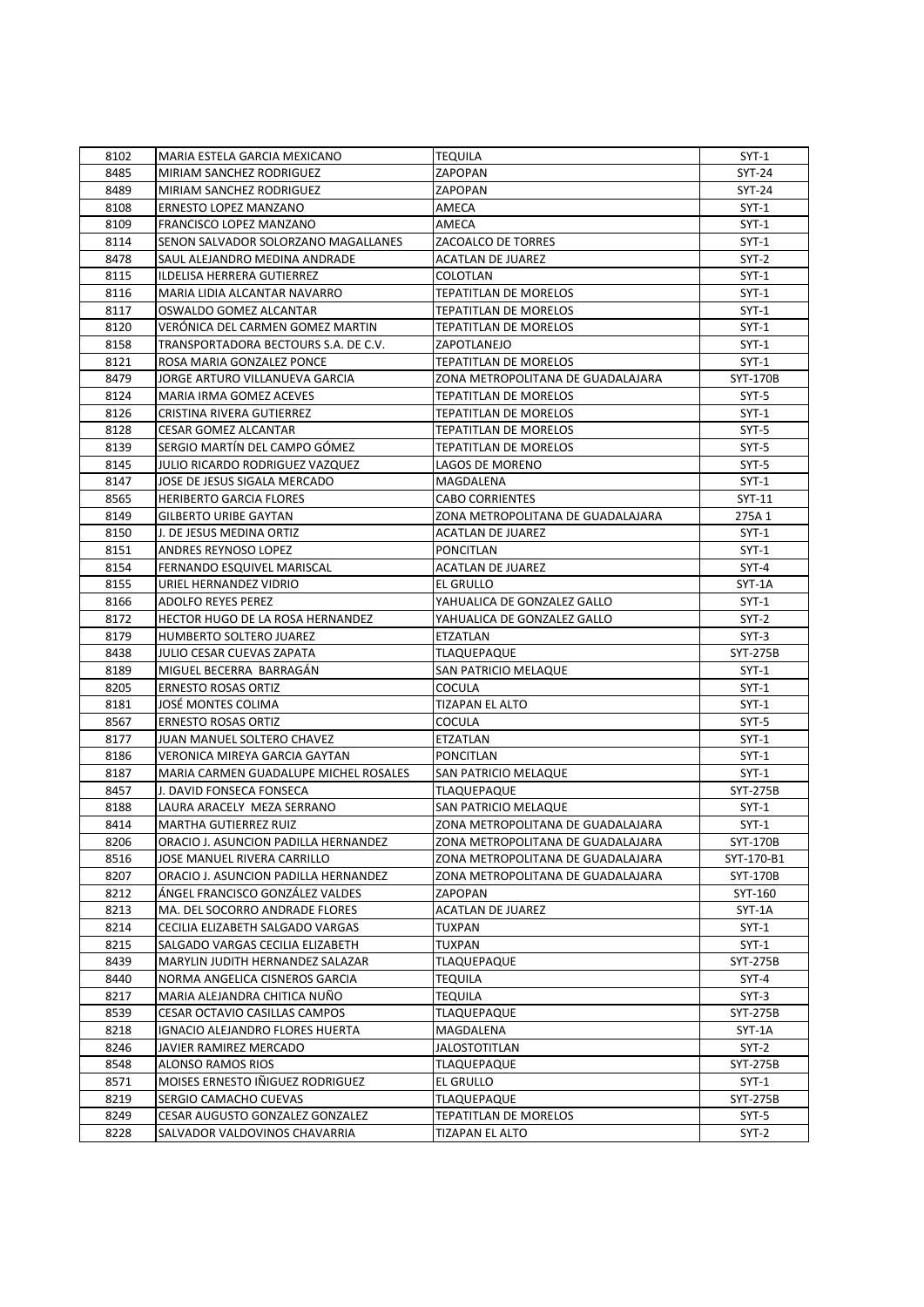| 8230 | JUAN BENJAMIN GONZALEZ HERNANDEZ    | ARANDAS                           | SYT-5         |
|------|-------------------------------------|-----------------------------------|---------------|
| 8233 | FRANCISCO JAVIER GONZÁLEZ JIMÉNEZ   | AHUALULCO DE MERCADO              | $SYT-2$       |
| 8234 | ROSA MARIA ALVAREZ SANCHEZ ALDANA   | <b>ZAPOTILTIC</b>                 | SYT-1         |
| 8248 | JOSE ROBERTO CHITICA NUÑO           | <b>TEQUILA</b>                    | $SYT-3$       |
| 8235 | JOSÉ REFUGIO MORENO DIAZ            | LAGOS DE MORENO                   | <b>SYT-18</b> |
| 8241 | URIEL RAMIREZ TOSTADO               | <b>JALOSTOTITLAN</b>              | SYT-1         |
| 8243 | MA. JOBITA VIDRIO RUBIRA            | EL GRULLO                         | SYT-2         |
| 8250 | CECILIA ELIZABETH SALGADO VARGAS    | TUXPAN                            | $SYT-2$       |
| 8253 | MARÍA DE LA LUZ LUNA RAMIREZ        | ZAPOPAN                           | SYT-170B      |
| 8444 | HUGO ARMANDO CERVANTES SALAZAR      | SAN PATRICIO MELAQUE              | $SYT-1$       |
| 8570 | <b>JAVIER RAMIREZ MERCADO</b>       | <b>JALOSTOTITLAN</b>              | $SYT-6$       |
| 8258 | <b>ARTURO TORRES LOPEZ</b>          | ZAPOPAN                           | SYT-170B      |
| 8256 | LUZ ESTELA PELAYO REYES             | ZAPOPAN                           | SYT-170B      |
| 8259 | SILVIA CRUZ MORALES SALCIDO         | ZONA METROPOLITANA DE GUADALAJARA | 275A 1        |
| 8267 | ALFONSO GOMEZ ALCANTAR              | <b>TEPATITLAN DE MORELOS</b>      | $SYT-2$       |
| 8261 | <b>JUANA CECILIA MURILLO BUSTOS</b> | ARANDAS                           | $SYT-3$       |
| 8262 | MARIA YENNI RAMOS ALTAMIRANO        | ZAPOPAN                           | SYT-170B      |
| 8263 | CECILIA ELIZABETH SALGADO VARGAS    | <b>TUXPAN</b>                     | $SYT-1$       |
| 8264 | <b>BENITO DIAZ RODRIGUEZ</b>        | <b>ARANDAS</b>                    | SYT-5         |
| 8265 | LIZETTE GÓMEZ ALCÁNTAR              | TEPATITLAN DE MORELOS             | $SYT-1$       |
| 8266 | OCTAVIO GÓMEZ ALCÁNTAR              | <b>TEPATITLAN DE MORELOS</b>      | $SYT-1$       |
| 8268 | OCTAVIO GÓMEZ ALCANTAR              | <b>TEPATITLAN DE MORELOS</b>      | SYT-5A        |
| 8269 | ALFONSO GÓMEZ ALCANTAR              | <b>TEPATITLAN DE MORELOS</b>      | $SYT-5$       |
| 8270 | OCTAVIO GÓMEZ ALCÁNTAR              | TEPATITLAN DE MORELOS             | $SYT-1$       |
| 8271 | KARLA TORRES GÓMEZ                  | <b>TEPATITLAN DE MORELOS</b>      | SYT-5         |
| 8562 | ERNESTINA AMEZCUA PEREDO            | TLAQUEPAQUE                       | SYT-275B      |
| 8272 | ARCELIA GÓMEZ ACEVES                | <b>TEPATITLAN DE MORELOS</b>      | $SYT-2$       |
| 8273 | OFELIA BARAJAS SALCEDO              | TEPATITLAN DE MORELOS             | SYT-5         |
| 8274 | MARIA DEL CARMEN ALBA REYES         | LAGOS DE MORENO                   | SYT-12        |
| 8275 | MARIA DEL CARMEN ALBA REYES         | LAGOS DE MORENO                   | SYT-11        |
| 8573 | RUBEN DARIO GOMEZ ASCENCIO          | ZONA METROPOLITANA DE GUADALAJARA | 275A 1        |
| 8276 | SERGIO FLORES HERNANDEZ             | ARANDAS                           | SYT-2         |
| 8277 | ALBERTO BONILLA BIDRIOS             | ZAPOTILTIC                        | $SYT-1$       |
| 8278 | EDGAR EDUARDO MACIAS ALBA           | LAGOS DE MORENO                   | SYT-12        |
| 8113 | <b>JUAN MADERA LOPEZ</b>            | COLOTLAN                          | $SYT-1$       |
| 8279 | MARÍA ESTELA TORRES IBARRA          | LAGOS DE MORENO                   | $SYT-3$       |
| 8280 | PEDRO BECERRA DIAZ                  | <b>SAN PATRICIO MELAQUE</b>       | $SYT-1$       |
| 8572 | JONATHAN DANIEL MACIAS ALBA         | LAGOS DE MORENO                   | $SYT-4$       |
| 8281 | JUAN BENJAMIN GONZALEZ HERNANDEZ    | ARANDAS                           | SYT-6         |
| 8283 | ERNESTO LÓPEZ MANZANO               | AMECA                             | $SYT-1$       |
| 8284 | FRANCISCO LÓPEZ MANZANO             | AMECA                             | $SYT-2$       |
| 8285 | ISMAEL CASIAN OLVERA                | <b>TLAQUEPAQUE</b>                | SYT-275B      |
| 8292 | JOSĖ VILLANUEVA TORRES              | EL GRULLO                         | $SYT-1$       |
| 8293 | IGNACIO DE JESUS DEL ANGEL AVILA    | ZONA METROPOLITANA DE GUADALAJARA | 275A 2        |
| 8297 | JORGE ALEJANDRO HERNANDEZ VIDRIO    | EL GRULLO                         | $SYT-1$       |
| 8298 | RIGOBERTO GONZÁLEZ PADILLA          | TECALITLAN                        | $SYT-2$       |
| 8299 | RIGOBERTO GONZÁLEZ PADILLA          | TECALITLAN                        | $SYT-1$       |
| 8300 | ISMAEL MALENO FIGUEROA              | SAN PATRICIO MELAQUE              | $SYT-1$       |
| 8301 | RODOLFO BALTAZAR MONTELONGO         | LAGOS DE MORENO                   | SYT-5A        |
| 8302 | SERGIO ROSAS VENEGAS                | COCULA                            | $SYT-1$       |
| 8471 | JOSE ALFONSO DIAZ DURAN             | JOCOTEPEC                         | $SYT-1$       |
| 8303 | RUBEN ROSAS ORTIZ                   | COCULA                            | $SYT-1$       |
| 8310 | TRANSPORTADORA BECTOURS S.A DE C.V. | ZAPOTLANEJO                       | SYT-2         |
| 8515 | NESTOR ORLANDO AVILA CONTRERAS      | ZONA METROPOLITANA DE GUADALAJARA | 275A 1        |
| 8313 | JUAN BENJAMIN GONZALEZ HERNANDEZ    | ARANDAS                           | SYT-10        |
| 8318 | ARTURO CONCHAS LEON                 | ARANDAS                           | $SYT-1$       |
| 8547 | SARBELIO MURILLO BUSTOS             | ARANDAS                           | SYT-3A        |
| 8315 | JOSE GUADALUPE DIAZ RODRIGUEZ       | ARANDAS                           | $SYT-4$       |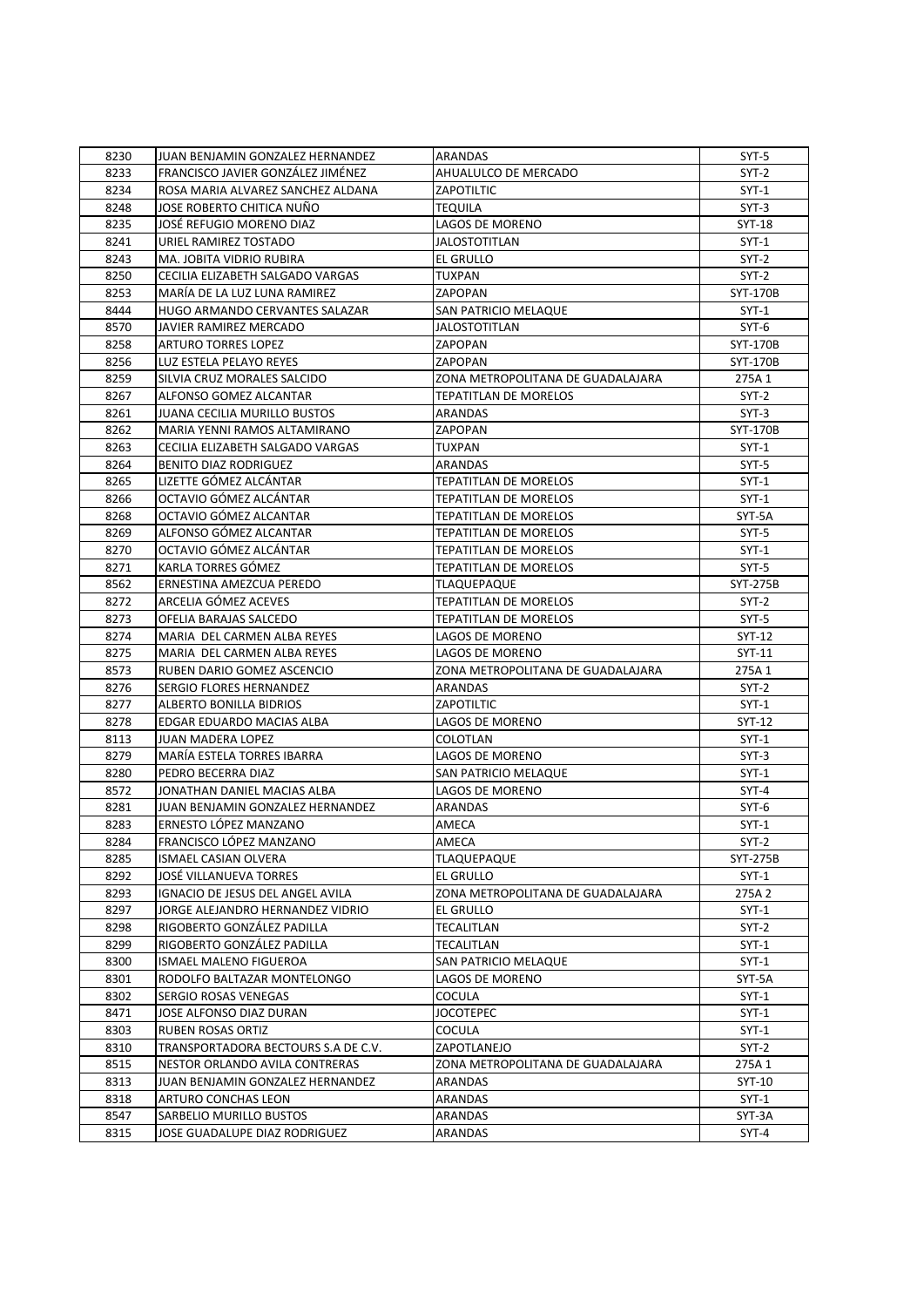| 8619 | BERNARDO OLIVAREZ REINOSO                                            | ZAPOPAN                           | SYT-170-B1      |
|------|----------------------------------------------------------------------|-----------------------------------|-----------------|
| 8319 | JULIO RICARDO RODRIGUEZ VAZQUEZ                                      | LAGOS DE MORENO                   | SYT-5A          |
| 8321 | <b>RAUL ROSAS ORTIZ</b>                                              | <b>COCULA</b>                     | $SYT-2$         |
| 8322 | NORBERTO RAMIREZ ALANIS                                              | SAN PATRICIO MELAQUE              | $SYT-1$         |
| 8462 | CATALINA FIERROS PONCE                                               | <b>TLAQUEPAQUE</b>                | <b>SYT-275B</b> |
| 8323 | MA. ESTHER ROSALES FLORES                                            | <b>ESTIPAC</b>                    | $SYT-1$         |
| 8325 | MARIA DEL CARMEN ALBA REYES                                          | LAGOS DE MORENO                   | $SYT-2$         |
| 8326 | ALMA CRISTINA GONZALEZ PADILLA                                       | ARANDAS                           | SYT-11          |
| 8327 | GUILLERMO ENRIQUE BARRAGAN MICHEL                                    | SAN PATRICIO MELAQUE              | $SYT-1$         |
| 8328 | MARIA GUADALUPE MARTINEZ VIRGEN                                      | <b>ZAPOTILTIC</b>                 | $SYT-1$         |
| 8329 | ISMAEL RAMIREZ CABRERA                                               | ZONA METROPOLITANA DE GUADALAJARA | 275A 1          |
| 8330 | EDGAR EDUARDO MACIAS ALBA                                            | LAGOS DE MORENO                   | SYT-10          |
| 8331 | MARÍA ESTELA TORRES IBARRA                                           | LAGOS DE MORENO                   | $SYT-2$         |
| 8332 | JORGE ARTURO VILLANUEVA GARCIA                                       | ZONA METROPOLITANA DE GUADALAJARA | 275 - DIAGONAL  |
| 8334 | <b>MARTIN MURILLO BUSTOS</b>                                         | ARANDAS                           | $SYT-3$         |
| 8335 | CLAUDIA ALEJANDRA GONZALEZ FRANCO                                    | ZONA METROPOLITANA DE GUADALAJARA | $231 - C$       |
| 8336 | LUIS GUILLERMO IBARRA MORALES                                        | ZAPOPAN                           | 275A 2          |
| 8337 | ALFONSO ALEJANDRO MORENO AGUIRRE                                     | <b>LAGOS DE MORENO</b>            | $SYT-3$         |
| 8339 | J. GUILLERMO GOMEZ LARA                                              | LAGOS DE MORENO                   | $SYT-2$         |
| 8342 | J. GUILLERMO GOMEZ LARA                                              | LAGOS DE MORENO                   | $SYT-2$         |
| 8343 | EVERARDO ROMO MUÑOZ                                                  | LAGOS DE MORENO                   | $SYT-2$         |
| 8344 | MARÍA DEL ROCIO ROMO MUÑOZ                                           | LAGOS DE MORENO                   | $SYT-2$         |
| 8345 | MARÍA DE LOS ANGELES ROMO MUÑOZ                                      | LAGOS DE MORENO                   | $SYT-2$         |
|      | <b>GUSTAVO ALEJANDRO VAZQUEZ ALVAREZ</b>                             | LAGOS DE MORENO                   | $SYT-2$         |
| 8346 |                                                                      | LAGOS DE MORENO                   |                 |
| 8347 | LUIS MARIO ROMO MUÑOZ                                                |                                   | $SYT-2$         |
| 8348 | EVERARDO ROMO MUÑOZ                                                  | LAGOS DE MORENO                   | $SYT-2$         |
| 8216 | FERNANDO CHITICA NUÑO                                                | <b>TEQUILA</b>                    | $SYT-2$         |
| 8349 | EVERARDO ROMO MUÑOZ                                                  | LAGOS DE MORENO                   | $SYT-2$         |
| 8575 | LUIS TOLENTINO PASCUAL                                               | PONCITLAN                         | SYT-13          |
| 8350 | JONATHAN FABIAN VAZQUEZ ALVAREZ                                      | LAGOS DE MORENO                   | $SYT-2$         |
| 8351 | JOSE REFUGIO MORENO DIAZ                                             | LAGOS DE MORENO                   | <b>SYT-18</b>   |
| 8352 | FRANCISCA AGREDANO DE ALBA                                           | <b>CUQUIO</b>                     | $SYT-1$         |
| 8353 | ANDREA VANESSA MARQUEZ MONTERO                                       | SAN JUAN DE LOS LAGOS             | SYT-2           |
| 8354 | ROSA MARÍA DE LA TORRE LOPEZ                                         | SAN JUAN DE LOS LAGOS             | $SYT-1$         |
| 8355 | JUAN CARLOS CARRANZA DE LA TORRE<br>MOISES ERNESTO IÑIGUEZ RODRIGUEZ | SAN JUAN DE LOS LAGOS             | $SYT-5$         |
| 8574 |                                                                      | EL GRULLO                         | $SYT-2$         |
| 8356 | JUAN CARLOS CARRANZA DE LA TORRE                                     | SAN JUAN DE LOS LAGOS             | $SYT-6$         |
| 8357 | ANDREA VANESSA MARQUEZ MONTERO                                       | SAN JUAN DE LOS LAGOS             | SYT-4           |
| 8362 | URIEL RAMIREZ TOSTADO                                                | JALOSTOTITLAN                     | $SYT-1$         |
| 8363 | JAVIER RAMÍREZ MERCADO                                               | JALOSTOTITLAN                     | $SYT-2$         |
| 8364 | CLAUDIA ALEJANDRA GONZALEZ FRANCO                                    | ZONA METROPOLITANA DE GUADALAJARA | $231 - C$       |
| 8358 | HECTOR CARRANZA DE LA TORRE                                          | SAN JUAN DE LOS LAGOS             | $SYT-3$         |
| 8360 | MARISA ARACELI RODRIGUEZ VAZQUEZ                                     | LAGOS DE MORENO                   | SYT-5           |
| 8305 | JULIO CUEVAS AMEZCUA                                                 | TLAQUEPAQUE                       | SYT-275B        |
| 8084 | MARIA LETICIA AVALOS ALVAREZ                                         | TLAQUEPAQUE                       | SYT-275B        |
| 8131 | GENOVEVA MARTÍN DEL CAMPO GOMEZ                                      | TEPATITLAN DE MORELOS             | SYT-5           |
| 8135 | CLEMENTINA DE LOZA GUTIERREZ                                         | TEPATITLAN DE MORELOS             | SYT-5A          |
| 8129 | <b>ERNESTO GOMEZ ACEVES</b>                                          | TEPATITLAN DE MORELOS             | SYT-5           |
| 8133 | JOSEFINA GOMEZ ACEVES                                                | <b>TEPATITLAN DE MORELOS</b>      | SYT-5           |
| 8138 | ROSA MARÍA GONZALEZ PONCE                                            | TEPATITLAN DE MORELOS             | SYT-5A          |
| 8134 | ROSA MARIA GOMEZ GONZALEZ                                            | TEPATITLAN DE MORELOS             | SYT-5           |
| 8130 | MARIA LIDIA ALCANTAR NAVARRO                                         | TEPATITLAN DE MORELOS             | SYT-2           |
| 8383 | <b>MARTIN MURILLO BUSTOS</b>                                         | ARANDAS                           | $SYT-3$         |
| 8382 | EVANGELINA BUENROSTRO HERNANDEZ                                      | <b>TIZAPAN EL ALTO</b>            | $SYT-2$         |
| 8373 | JUAN MANUEL VALDOVINOS BUENROSTRO                                    | TIZAPAN EL ALTO                   | SYT-1A          |
| 8490 | MIRIAM SANCHEZ RODRIGUEZ                                             | ZAPOPAN                           | SYT-24          |
| 8085 | JUANA ESPINOZA GARCIA                                                | <b>TLAQUEPAQUE</b>                | SYT-275B        |
| 8306 | ANGEL HERNANDEZ MORALES                                              | TLAQUEPAQUE                       | SYT-275B        |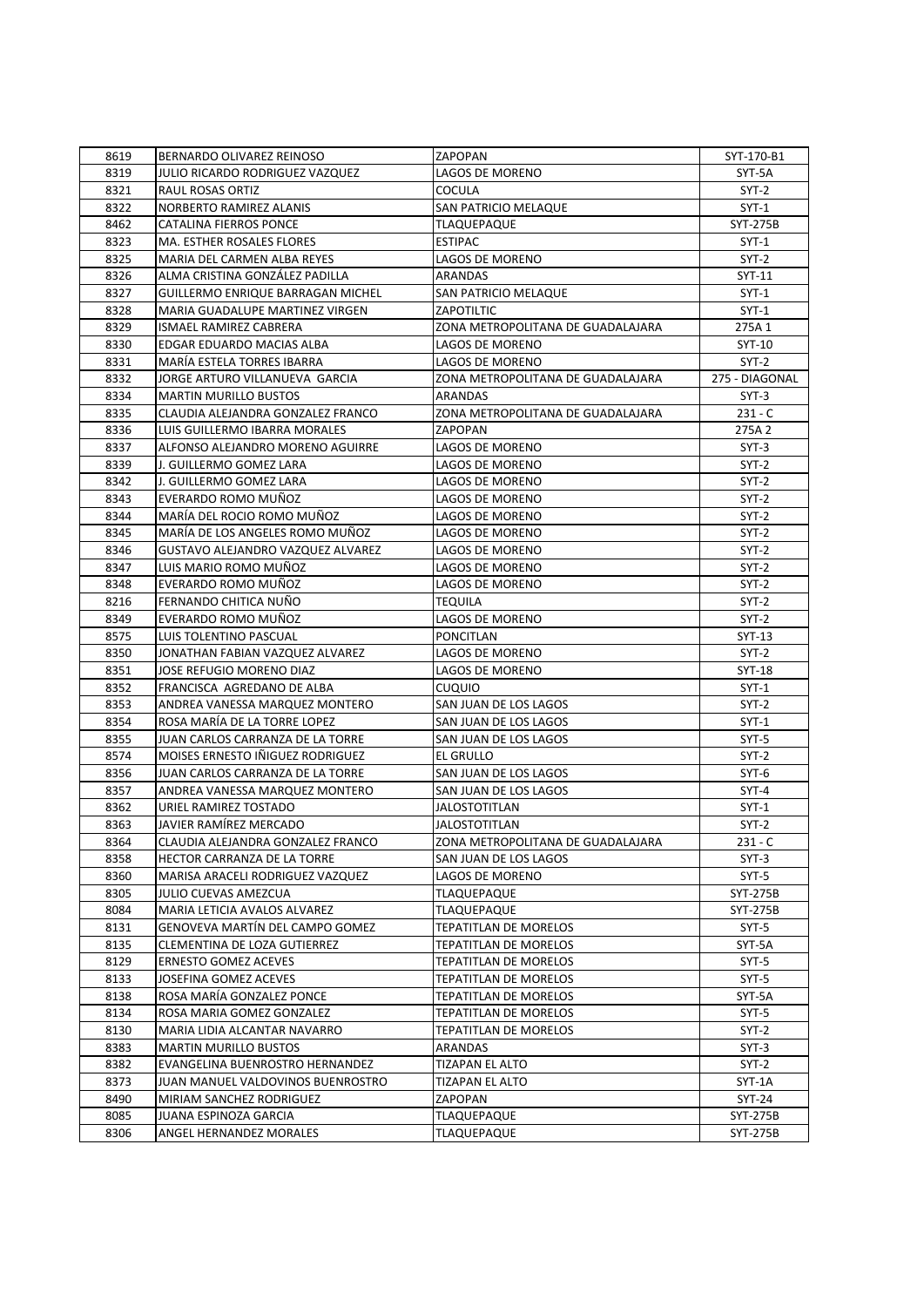| 8081 | SANDRA MAYELI RAMOS RIOS               | <b>TLAQUEPAQUE</b>                | SYT-275B       |
|------|----------------------------------------|-----------------------------------|----------------|
| 8136 | JORGE OCTAVIO GOMEZ MARTIN             | TEPATITLAN DE MORELOS             | SYT-5A         |
| 8366 | PABLO HUERTA RAMOS                     | ZAPOPAN                           | SYT-170B       |
| 8367 | J. JESUS MARCELO RICO                  | <b>COCULA</b>                     | $SYT-2$        |
| 8368 | JOSE DE JESUS DE SANTIAGO SANDOVAL     | TEQUILA                           | $SYT-1$        |
| 8370 | JOSE ANTONIO GOMEZ GARCIA              | <b>ARANDAS</b>                    | $SYT-3$        |
| 8371 | MARIA DEL CARMEN ALBA REYES            | LAGOS DE MORENO                   | SYT-12         |
| 8372 | DENISSE ALEJANDRA MUÑOZ FAUSTO         | TLAJOMULCO DE ZUÑIGA              | $SYT-1$        |
| 8378 | ANDRES REYNOSO LOPEZ                   | PONCITLAN                         | $SYT-1$        |
| 8380 | ABEL BELTRAN CORONA                    | SAN PATRICIO MELAQUE              | $SYT-1$        |
| 8576 | MARIA DE LOS ANGELES ACEVEDO RODRIGUEZ | ZONA METROPOLITANA DE GUADALAJARA | 275A 1         |
| 8384 | MARIA KARINA GOMEZ GONZALEZ            | <b>TEPATITLAN DE MORELOS</b>      | $SYT-1$        |
| 8385 | ROBERTO CHITICA ARANA                  | TLAJOMULCO DE ZUÑIGA              | $SYT-1$        |
| 8386 | ISAIAS VILLALOBOS GONZALEZ             | ARANDAS                           | SYT-5          |
| 8387 | MARIA ELENA RAMIREZ GONZALEZ           | ZAPOTLANEJO                       | $SYT-2$        |
| 8388 | TRANSPORTADORA BECTOURS S.A DE C.V.    | ZAPOTLANEJO                       | $SYT-2$        |
| 8389 | TRANSPORTADORA BECTOURS S.A DE C.V.    | ZAPOTLANEJO                       | $SYT-2$        |
| 8390 | JORGE OCTAVIO GOMEZ MARTIN             | <b>TEPATITLAN DE MORELOS</b>      | $SYT-2$        |
| 8391 | <b>MAURICIO CARRERA SEVERIANO</b>      | <b>ARANDAS</b>                    | $SYT-2$        |
| 8392 | SERGIO FLORES HERNANDEZ                | ARANDAS                           | $SYT-1$        |
| 8393 | BERNARDO OLIVAREZ REINOZO              | ZAPOPAN                           | SYT-170B       |
| 8394 | SERGIO FLORES HERNANDEZ                | ARANDAS                           | SYT-2          |
| 8395 | VERONICA DEL CARMEN GOMEZ MARTIN       | <b>TEPATITLAN DE MORELOS</b>      | $SYT-5$        |
| 8396 | <b>IGNACIO HUERTA RAMOS</b>            | ZAPOPAN                           | SYT-170B       |
| 8577 | MARIA BERTHA HERMILA PADILLA GUTIERREZ | ZONA METROPOLITANA DE GUADALAJARA | 275A 1         |
| 8397 | VICTOR MANUEL SOLTERO JUAREZ           | ETZATLAN                          | $SYT-3$        |
| 8398 | TRANSPORTADORA BECTOURS S.A. DE C.V.   | ZAPOTLANEJO                       | $SYT-1$        |
| 8399 | MARCO ANTONIO JIMENEZ HERNANDEZ        | TLAQUEPAQUE                       | SYT-275B       |
| 8369 | <b>GILBERTO URIBE GAYTAN</b>           | TLAQUEPAQUE                       | SYT-275B       |
| 8421 | TOMAS NAVARRO MUÑOZ                    | AMECA                             | SYT-11         |
| 8400 | SILVIA NUÑO ARANA                      | TLAJOMULCO DE ZUÑIGA              | $SYT-1$        |
| 8401 | TERESA VILLALPANDO LUNA                | VILLA HIDALGO                     | SYT-1          |
| 8402 | TERESA VILLALPANDO LUNA                | VILLA HIDALGO                     | $SYT-1$        |
| 8403 | JORGE ALBERTO GUTIERREZ RUIZ           | ZONA METROPOLITANA DE GUADALAJARA | SYT-275B       |
| 8404 | <b>MAURILIO MURILLO BUSTOS</b>         | ARANDAS                           | $SYT-4$        |
| 8405 | FEDERICO PRECIADO PEREZ                | ZONA METROPOLITANA DE GUADALAJARA | 275 - DIAGONAL |
| 8406 | AURELIO ANTONIO QUINTANAR RAMIREZ      | ZONA METROPOLITANA DE GUADALAJARA | $231 - C$      |
| 8407 | DENISSE ALEJANDRA MUÑOZ FAUSTO         | TLAJOMULCO DE ZUÑIGA              | $SYT-1$        |
| 8408 | JORGE ALBERTO GUTIERREZ RUIZ           | ZAPOPAN                           | SYT-13         |
| 8409 | ARTURO RODRIGUEZ VAZQUEZ               | LAGOS DE MORENO                   | $SYT-5$        |
| 8410 | MIGUEL RODRIGUEZ LOPEZ                 | ZONA METROPOLITANA DE GUADALAJARA | 275 - DIAGONAL |
| 8411 | ROSA CRISTINA GARIBALDI VIVAR          | ZONA METROPOLITANA DE GUADALAJARA | 275A 1         |
| 8412 | MARIA ELENA GUTIERREZ RODRIGUEZ        | ZONA METROPOLITANA DE GUADALAJARA | SYT-170-B1     |
| 8413 | MARTHA BEATRIZ GUTIERREZ RUIZ          | ZONA METROPOLITANA DE GUADALAJARA | 275A 1         |
| 8447 | OLGA LUCILA RAMOS MARTINEZ             | AMECA                             | SYT-11         |
| 8415 | <b>GUADALUPE RAFAEL MORENO AGUIRRE</b> | LAGOS DE MORENO                   | SYT-5A         |
| 8416 | ALFONSO ALEJANDRO MORENO AGUIRRE       | LAGOS DE MORENO                   | SYT-5          |
| 8552 | NANCY ELIZABETH DEL ANGEL GONZALEZ     | TLAQUEPAQUE                       | SYT-275B       |
| 8467 | MARICELA HERNANDEZ LOZANO              | TLAQUEPAQUE                       | SYT-275B       |
| 8417 | HERNANDEZ CRUZ ALMA DELIA              | ZAPOPAN                           | SYT-170B       |
| 8418 | RUBEN CAZARES SALAZAR                  | <b>DEGOLLADO</b>                  | $SYT-3$        |
| 8419 | ARTURO RODRIGUEZ VAZQUEZ               | LAGOS DE MORENO                   | SYT-5          |
| 8425 | WALTERIO MARQUEZ RUBIO                 | ZONA METROPOLITANA DE GUADALAJARA | 275A 2         |
| 8568 | JUAN CARLOS GARCIA CASTILLO            | TECOLOTLAN                        | $SYT-1$        |
| 8082 | CARLOS RUBEN DEL ANGEL GONZALEZ        | <b>TLAQUEPAQUE</b>                | SYT-275B       |
| 8555 | MIRIAM TINAJERO TREJO                  | TLAQUEPAQUE                       | SYT-275B       |
| 8448 | <b>GILBERTO URIBE GAYTAN</b>           | TLAQUEPAQUE                       | SYT-275B       |
| 8420 | LUIS CARRANZA DE LA TORRE              | SAN JUAN DE LOS LAGOS             | SYT-2A         |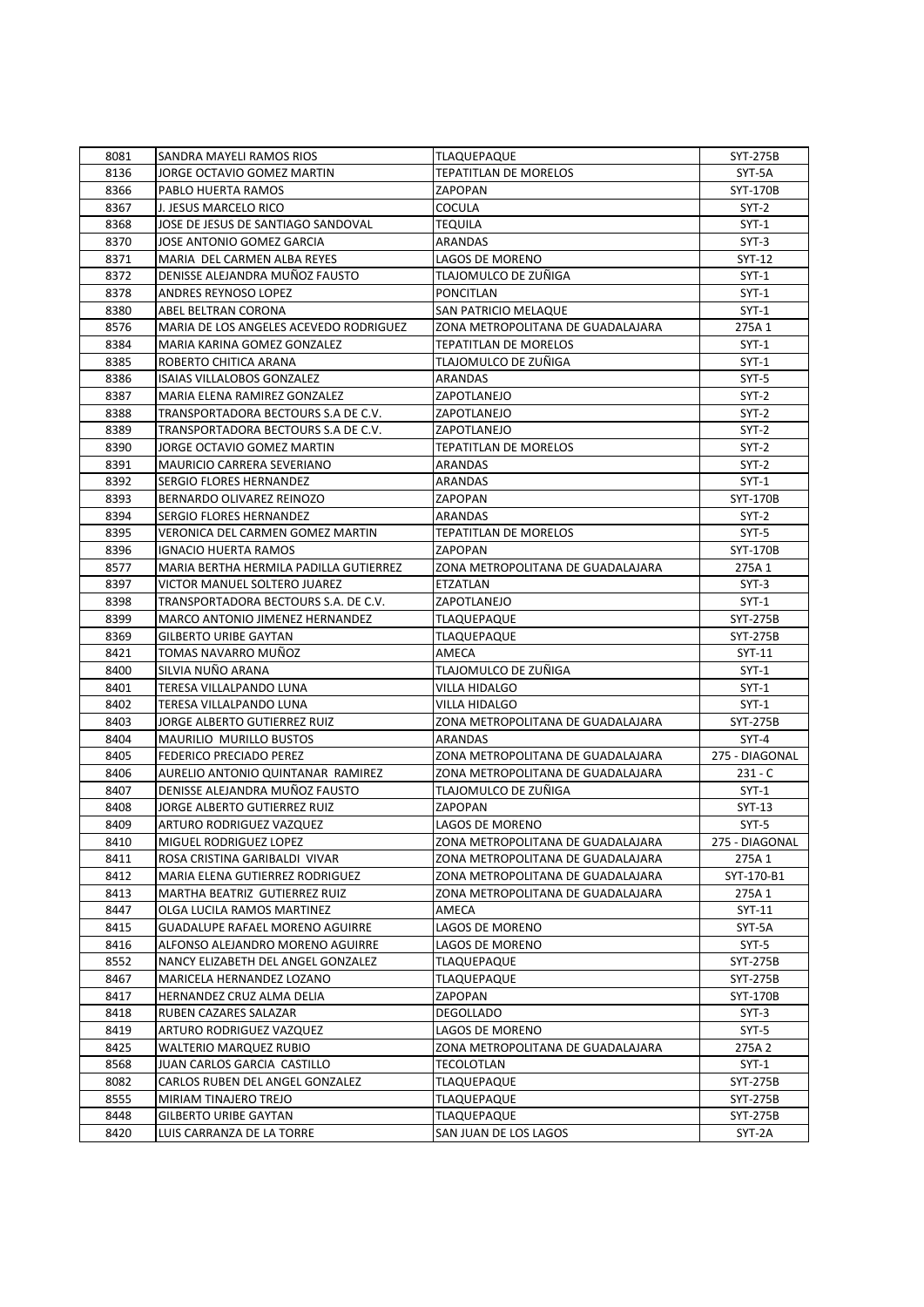| 8076 | <b>GABRIEL ARELLANO OCAMPO</b>       | <b>TLAQUEPAQUE</b>                | SYT-275B        |
|------|--------------------------------------|-----------------------------------|-----------------|
| 8449 | YANET TINAJERO TREJO                 | TLAQUEPAQUE                       | SYT-275B        |
| 8569 | <b>JUAN CARLOS GARCIA CASTILLO</b>   | TECOLOTLAN                        | SYT-1           |
| 8080 | ERNESTINA AMEZCUA PEREDO             | <b>TLAQUEPAQUE</b>                | SYT-275B        |
| 8075 | <b>GILBERTO URIBE GAYTAN</b>         | TLAQUEPAQUE                       | <b>SYT-275B</b> |
| 8450 | <b>GABRIEL ARELLANO OCAMPO</b>       | <b>TLAQUEPAQUE</b>                | SYT-275B        |
| 8422 | MARTIN SALVADOR CISNEROS RAMIREZ     | ZONA METROPOLITANA DE GUADALAJARA | SYT-170-B1      |
| 8423 | FRANCISCO ARTURO LEDEZMA MEZA        | ZONA METROPOLITANA DE GUADALAJARA | 275A 1          |
| 8451 | MARCO ANTONIO JIMENEZ HERNANDEZ      | TLAQUEPAQUE                       | SYT-275B        |
| 8379 | <b>SARA GOMEZ MARTIN</b>             | TEPATITLAN DE MORELOS             | $SYT-1$         |
| 8381 | MARYLIN JUDITH HERNANDEZ SALAZAR     | <b>TLAQUEPAQUE</b>                | SYT-275B        |
| 8452 | IGNACIO DE JESUS DEL ANGEL AVILA     | TLAQUEPAQUE                       | SYT-275B        |
| 8222 | OFELIA FIERROS PONCE                 | TLAQUEPAQUE                       | SYT-275B        |
| 8077 | ARNOLDO GARCIA FIERROS               | TLAQUEPAQUE                       | SYT-275B        |
| 8453 | MARICELA HERNANDEZ LOZANO            | TLAQUEPAQUE                       | SYT-275B        |
| 8086 | <b>FELICIANO GARCIA FIERROS</b>      | <b>TLAQUEPAQUE</b>                | $275 - F$       |
| 8223 | MARTHA PATRICIA ZUÑIGA MORAN         | TLAQUEPAQUE                       | SYT-275B        |
| 8112 | BERNARDO SOLORZANO MAGALLANES        | ZACOALCO DE TORRES                | $SYT-1$         |
| 8424 | FRANCISCO JAVIER GUTIERREZ RUIZ      | ZONA METROPOLITANA DE GUADALAJARA | 275 - F         |
| 8427 | VICTOR MANUEL NAVARRO GONZALEZ       | AMECA                             | SYT-11          |
| 8426 | LUZ ESPERANZA SALGADO VARGAS         | TUXPAN                            | $SYT-3$         |
| 8428 | SOCIEDAD COPERATIVA DE TRANSPORTISTA | TOMATLAN                          | $SYT-1$         |
| 8432 | RAUL RAMIREZ RAMIREZ                 | ZAPOPAN                           | SYT-170-B1      |
| 8430 | FRANCISCO JAVIER GUTIERREZ RUIZ      | ZONA METROPOLITANA DE GUADALAJARA | 275 - F         |
| 8429 | MARIA ELENA RAMIREZ GONZALEZ         | ZAPOTLANEJO                       | $SYT-6$         |
| 8431 | ADOLFO REYES PEREZ                   | YAHUALICA DE GONZALEZ GALLO       | SYT-11          |
| 8441 | NORMA ANGELICA CISNEROS GARCIA       | TEQUILA                           | SYT-4           |
| 8436 | MARIA LETICIA AVALOS ALVAREZ         | ZONA METROPOLITANA DE GUADALAJARA | 275A 1          |
| 8437 | J. DE JESUS SERRANO ROCHA            | TONILA                            | SYT-11          |
| 8582 | <b>OSCAR TORRES GUTIERREZ</b>        | ZONA METROPOLITANA DE GUADALAJARA | 275A 1          |
| 8442 | RAQUEL BECERRA DIAZ                  | SAN PATRICIO MELAQUE              | $SYT-1$         |
| 8443 | LIBRADO FLORES AVALOS                | COLOTLAN                          | SYT-4           |
| 8454 | NANCY ELIZABETH DEL ANGEL GONZALEZ   | ZAPOPAN                           | SYT-275B        |
| 8455 | CARLOS RUBEN DEL ANGEL GONZALEZ      | TLAQUEPAQUE                       | SYT-275B        |
| 8456 | MARICELA HERNANDEZ LOZANO            | TLAQUEPAQUE                       | SYT-275B        |
| 8458 | PATRICIA MARGARITA MENA CASILLAS     | <b>TLAQUEPAQUE</b>                | <b>SYT-275B</b> |
| 8459 | NESTOR ORLANDO AVILA CONTRERAS       | TLAQUEPAQUE                       | SYT-275B        |
| 8460 | <b>CESAR OCTAVIO CASILLAS CAMPOS</b> | TLAQUEPAQUE                       | SYT-275B        |
| 8463 | FELICIANO GARCIA FIERROS             | TLAQUEPAQUE                       | SYT-275B        |
| 8461 | JUAN PABLO SANCHEZ MARTINEZ          | <b>TLAQUEPAQUE</b>                | <b>SYT-275B</b> |
| 8464 | RUBEN VELAZQUEZ HERNANDEZ            | <b>TLAQUEPAQUE</b>                | SYT-275B        |
| 8465 | ALONSO RAMOS RIOS                    | <b>TLAQUEPAQUE</b>                | SYT-275B        |
| 8466 | JOSE ROSARIO PLATA FIERROS           | TLAQUEPAQUE                       | SYT-275B        |
| 8468 | MARTHA BEATRIZ GUTIERREZ RUIZ        | ZONA METROPOLITANA DE GUADALAJARA | 275 - F         |
| 8491 | ANA LAURA AMEZCUA DELGADILLO         | ZAPOPAN                           | $SYT-24$        |
| 8492 | ANA LAURA AMEZCUA DELGADILLO         | ZAPOPAN                           | SYT-24          |
| 8493 | ANA LAURA AMEZCUA DELGADILLO         | ZAPOPAN                           | SYT-24          |
| 8494 | FRANCISCO JAVIER MIRAMONTES MOSQUEDA | ZAPOPAN                           | $SYT-24$        |
| 8495 | FRANCISCO JAVIER MIRAMONTES MOSQUEDA | ZAPOPAN                           | SYT-24          |
| 8496 | FRANCISCO JAVIER MIRAMONTES MOSQUEDA | ZAPOPAN                           | $SYT-24$        |
| 8497 | <b>GERARDO HERNANDEZ INFANTE</b>     | ZAPOPAN                           | $SYT-24$        |
| 8498 | <b>GERARDO HERNANDEZ INFANTE</b>     | ZAPOPAN                           | SYT-24          |
| 8514 | MAURICIO VELAZQUEZ HERNANDEZ         | ZAPOPAN                           | SYT-24          |
| 8513 | ADRIANA GUZMAN GARCIA                | ZAPOPAN                           | $SYT-24$        |
| 8499 | <b>GERARDO HERNANDEZ INFANTE</b>     | ZAPOPAN                           | SYT-24          |
| 8500 | ENRIQUE GALVAN VARGAS                | ZAPOPAN                           | $SYT-24$        |
| 8501 | <b>ENRIQUE GALVAN VARGAS</b>         | ZAPOPAN                           | SYT-24          |
| 8502 | <b>ENRIQUE GALVAN VARGAS</b>         | ZAPOPAN                           | SYT-24          |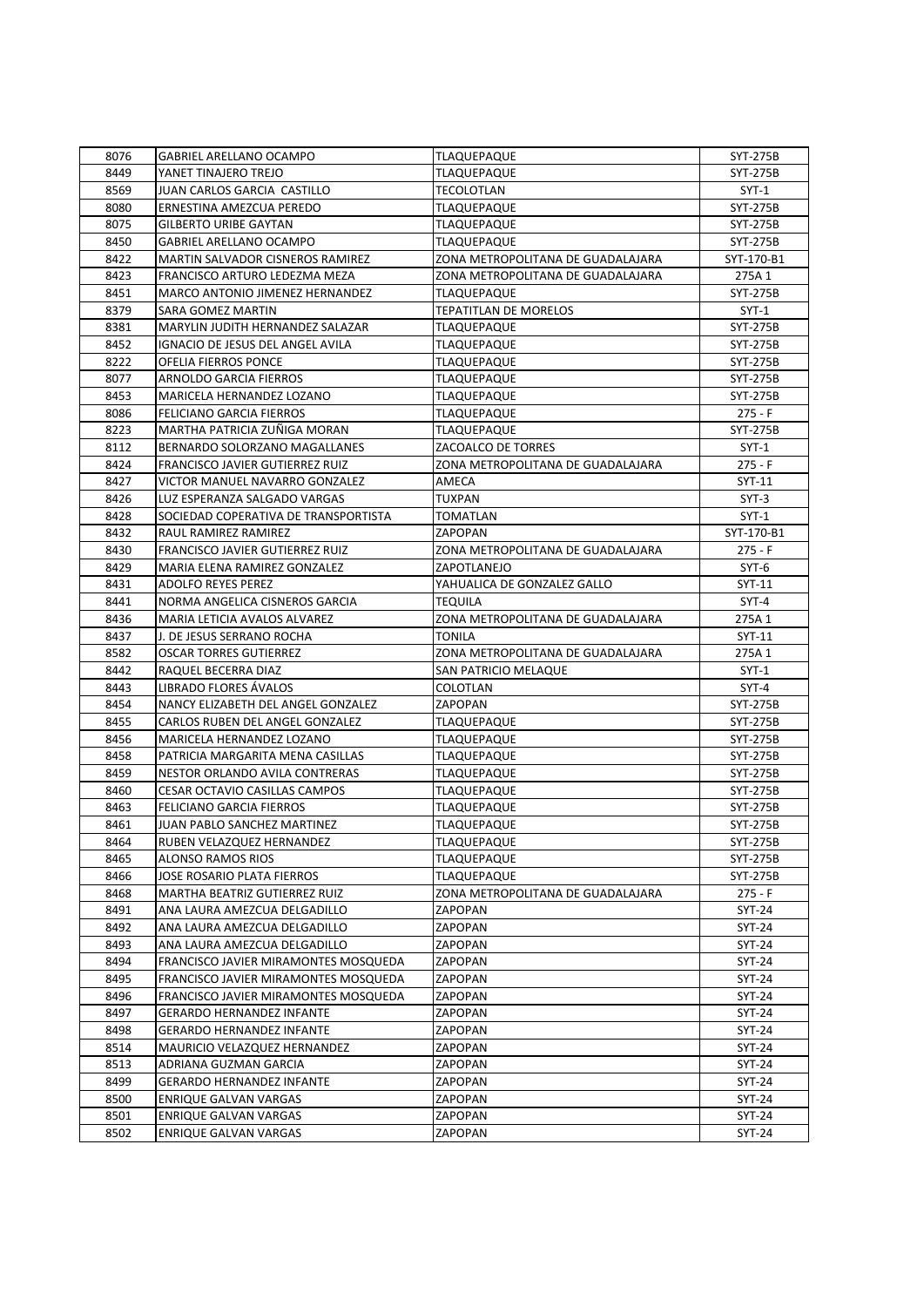| 8503 | RAFAEL NOE CERON ROBLES              | <b>ZAPOPAN</b>                    | $SYT-24$        |
|------|--------------------------------------|-----------------------------------|-----------------|
| 8504 | RAFAEL NOE CERON ROBLES              | ZAPOPAN                           | SYT-24          |
| 8505 | RAFAEL NOE CERON ROBLES              | ZAPOPAN                           | SYT-24          |
| 8506 | EDUARDO SANCHEZ ACOSTA               | ZAPOPAN                           | SYT-24          |
| 8507 | <b>EDUARDO SANCHEZ ACOSTA</b>        | ZAPOPAN                           | SYT-24          |
| 8508 | EDUARDO SANCHEZ ACOSTA               | ZAPOPAN                           | SYT-24          |
| 8509 | MA. GUADALUPE GARCIA LOPEZ           | ZAPOPAN                           | SYT-24          |
| 8510 | MA. GUADALUPE GARCIA LOPEZ           | ZAPOPAN                           | SYT-24          |
| 8511 | MA. GUADALUPE GARCIA LOPEZ           | ZAPOPAN                           | SYT-24          |
| 8512 | <b>GUSTAVO ALONSO ECHAURI GARCIA</b> | ZAPOPAN                           | SYT-24          |
| 8517 | ALFONSO DIAZ SOSA                    | IXTLAHUACAN DE LOS MEMBRILLOS     | $SYT-2$         |
| 8519 | ALFONSO DIAZ SOSA                    | IXTLAHUACAN DE LOS MEMBRILLOS     | $SYT-1$         |
| 8518 | JOSE ALFONSO DIAZ DURAN              | IXTLAHUACAN DE LOS MEMBRILLOS     | $SYT-1$         |
| 8520 | LUIS EDUARDO RAMIREZ BENITEZ         | ZAPOPAN                           | SYT-24          |
| 8521 | LUIS EDUARDO RAMIREZ BENITEZ         | ZAPOPAN                           | SYT-24          |
| 8522 | LUIS EDUARDO RAMIREZ BENITES         | <b>ZAPOPAN</b>                    | SYT-24          |
| 8523 | NANCY VILLANUEVA ESPARZA             | <b>ACATLAN DE JUAREZ</b>          | SYT-2           |
| 8524 | MARTIN SALVADOR CISNEROS RAMIREZ     | ZONA METROPOLITANA DE GUADALAJARA | 275A 1          |
| 8525 | MARIA GUADALUPE ANAYA TORO           | ZONA METROPOLITANA DE GUADALAJARA | 275A 1          |
| 8526 | JORGE NICOLAS RODRIGUEZ SANDOVAL     | SAN GABRIEL                       | $SYT-1$         |
| 8527 | JOSE ANTONIO MENDOZA MURILLO         | ARANDAS                           | SYT-2A          |
| 8528 | PEDRO CABALLERO ZARAGOZA             | <b>DEGOLLADO</b>                  | $SYT-1$         |
| 8530 | MARIA DE LA LUZ LUNA RAMIREZ         | ZAPOPAN                           | SYT-170B        |
|      |                                      | ZAPOPAN                           | SYT-170B        |
| 8529 | LUZ ESTELA PELAYO REYES              |                                   |                 |
| 8531 |                                      | ZONA METROPOLITANA DE GUADALAJARA | $SYT-1$         |
| 8532 | JORGE ALBERTO GUTIERREZ RUIZ         | ZONA METROPOLITANA DE GUADALAJARA | 275 - DIAGONAL  |
| 8533 | FRANCISCO JAVIER GUTIERREZ RUIZ      | ZONA METROPOLITANA DE GUADALAJARA | 275 - DIAGONAL  |
| 8535 | <b>BERENICE MORENO TORRES</b>        | LAGOS DE MORENO                   | $SYT-14$        |
| 8536 | MARIA LETICIA AVALOS ALVAREZ         | <b>TLAQUEPAQUE</b>                | SYT-275B        |
| 8537 | JUANA ESPINOZA GARCIA                | <b>TLAQUEPAQUE</b>                | SYT-275B        |
| 8538 | GABRIEL ARELLANO OCAMPO              | TLAQUEPAQUE                       | SYT-275B        |
| 8540 | <b>FELICIANO GARCIA FIERROS</b>      | <b>TLAQUEPAQUE</b>                | SYT-275B        |
| 8541 | GUSTAVO MAGAÑA MAGAÑA                | <b>TLAQUEPAQUE</b>                | SYT-275B        |
| 8542 | PEDRO PONCE FIERROS                  | TLAQUEPAQUE                       | SYT-275B        |
| 8543 | <b>JULIO CUEVAS AMEZCUA</b>          | <b>TLAQUEPAQUE</b>                | SYT-275B        |
| 8546 | RUBEN VELAZQUEZ HERNANDEZ            | <b>TLAQUEPAQUE</b>                | SYT-275B        |
| 8549 | SAMUEL CASTRO CASTRO                 | ZAPOPAN                           | <b>SYT-170B</b> |
| 8550 | OSCAR TONATIUH GOMEZ SALAZAR         | ZAPOPAN                           | SYT-170B        |
| 8544 | CARLOS RUBEN DEL ANGEL GONZALEZ      | <b>TLAQUEPAQUE</b>                | SYT-275B        |
| 8545 | CATALINA FIERROS PONCE               | <b>TLAQUEPAQUE</b>                | <b>SYT-275B</b> |
| 8563 | J. DAVID FONSECA FONSECA             | <b>TLAQUEPAQUE</b>                | SYT-275B        |
| 8557 | HECTOR LOERA ALVARADO                | <b>TLAQUEPAQUE</b>                | SYT-275B        |
| 8558 | ERICK ISMAEL GOMEZ ALATORRE          | <b>TLAQUEPAQUE</b>                | SYT-275B        |
| 8559 | FELIPE SANCHEZ MARQUEZ               | TLAQUEPAQUE                       | SYT-275B        |
| 8556 | LUIS MANUEL ESPINOSA CARRILLO        | TLAQUEPAQUE                       | SYT-275B        |
| 8564 | ANGEL HERNANDEZ MORALES              | <b>TLAQUEPAQUE</b>                | SYT-275B        |
| 8551 | IRMA IMELDA RIVERA MACIAS            | ZONA METROPOLITANA DE GUADALAJARA | SYT-170-B1      |
| 8561 | JOSE HORACIO RODRIGUEZ VACA          | <b>TLAQUEPAQUE</b>                | SYT-275B        |
| 8560 | EDGAR ARTURO ASCENCIO GUTIERREZ      | <b>TLAQUEPAQUE</b>                | SYT-275B        |
| 8553 | ANGEL GONZALEZ                       | TLAQUEPAQUE                       | SYT-275B        |
| 8554 | OFELIA FIERROS PONCE                 | TLAQUEPAQUE                       | SYT-275B        |
| 8583 | RUBEN OMAR VELAZQUEZ ALVARADO        | ZONA METROPOLITANA DE GUADALAJARA | 275A 1          |
| 8584 | BLANCA ESTELA BARBA MUÑOZ            | ZONA METROPOLITANA DE GUADALAJARA | 275A 1          |
| 8585 | BLANCA MICHELLE VELAZQUEZ BARBA      | ZONA METROPOLITANA DE GUADALAJARA | 275A 1          |
| 8586 | MARCOS ADAN VELAZQUEZ HERNANDEZ      | ZONA METROPOLITANA DE GUADALAJARA | 275A 1          |
| 8587 | SILVIA HERNANDEZ GOMEZ               | ZONA METROPOLITANA DE GUADALAJARA | 275A 1          |
| 8588 | JOSE DE JESUS GONZALEZ TOVAR         | ZONA METROPOLITANA DE GUADALAJARA | 275A 1          |
| 8589 | TERESA YASMIN VELAZQUEZ HERNANDEZ    | ZONA METROPOLITANA DE GUADALAJARA | 275A 1          |